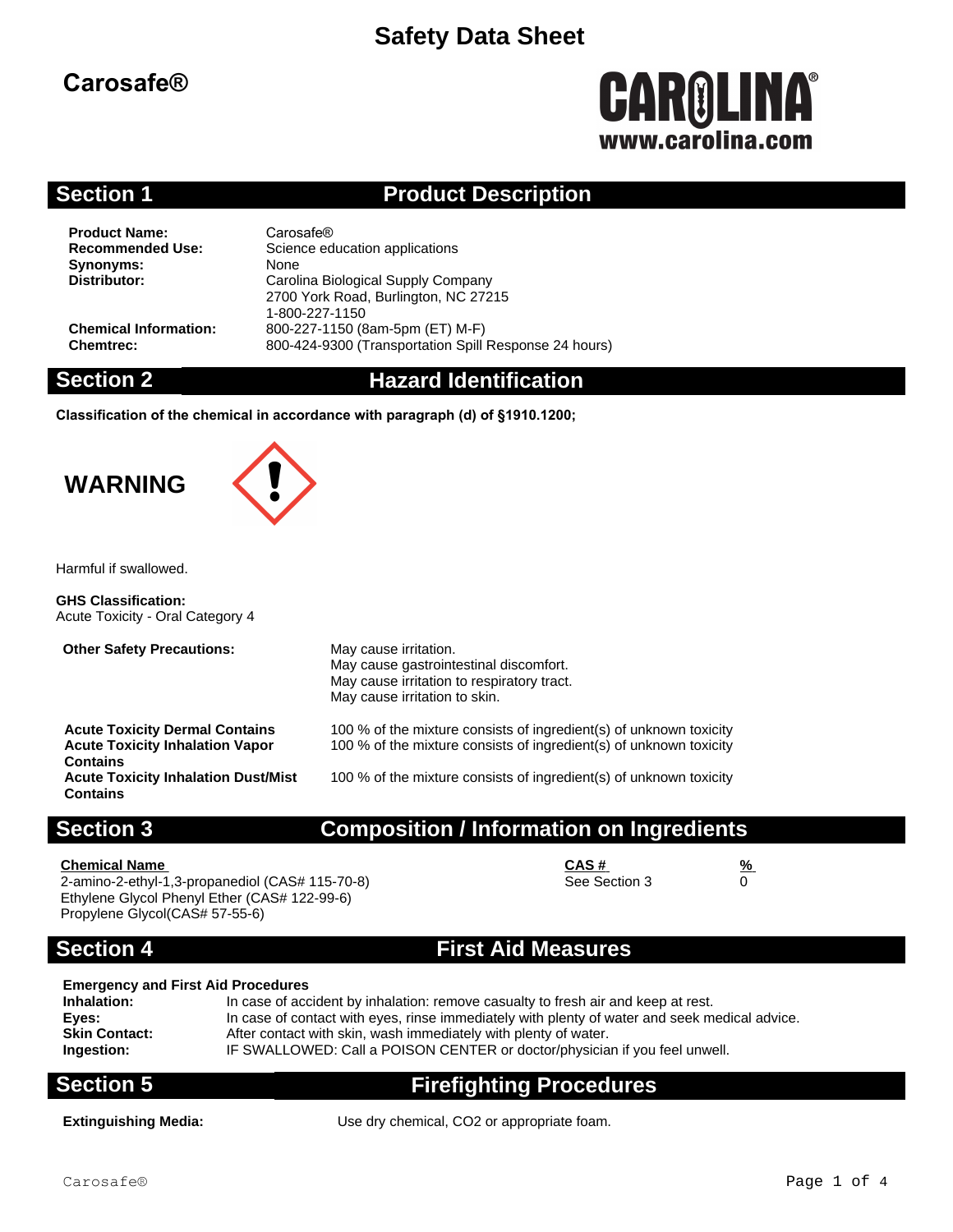| <b>Fire Fighting Methods and Protection:</b><br>Fire and/or Explosion Hazards:<br><b>Hazardous Combustion Products:</b> | Firefighters should wear full protective equipment and NIOSH approved self-contained<br>breathing apparatus.<br>Fire or excessive heat may produce hazardous decomposition products.<br>Carbon oxides, Nitrogen oxides                                                                                                                                                                                                                                                                                                                                                                                                                                                                                                                                                                                                                                                                                                                                                                                                                                                       |
|-------------------------------------------------------------------------------------------------------------------------|------------------------------------------------------------------------------------------------------------------------------------------------------------------------------------------------------------------------------------------------------------------------------------------------------------------------------------------------------------------------------------------------------------------------------------------------------------------------------------------------------------------------------------------------------------------------------------------------------------------------------------------------------------------------------------------------------------------------------------------------------------------------------------------------------------------------------------------------------------------------------------------------------------------------------------------------------------------------------------------------------------------------------------------------------------------------------|
| <b>Section 6</b>                                                                                                        | <b>Spill or Leak Procedures</b>                                                                                                                                                                                                                                                                                                                                                                                                                                                                                                                                                                                                                                                                                                                                                                                                                                                                                                                                                                                                                                              |
| <b>Steps to Take in Case Material Is</b><br><b>Released or Spilled:</b>                                                 | Exposure to the spilled material may be irritating or harmful. Follow personal protective<br>equipment recommendations found in Section 8 of this SDS. Additional precautions may be<br>necessary based on special circumstances created by the spill including; the material spilled,<br>the quantity of the spill, the area in which the spill occurred. Also consider the expertise of<br>employees in the area responding to the spill. Ventilate the contaminated area. Isolate area.<br>Keep unnecessary personnel away.<br>Prevent the spread of any spill to minimize harm to human health and the environment if safe<br>to do so. Wear complete and proper personal protective equipment following the<br>recommendation of Section 8 at a minimum. Dike with suitable absorbent material like<br>granulated clay. Gather and store in a sealed container pending a waste disposal evaluation.<br>Contain the discharged material. Use an inert absorbent such as sand or vermiculite. Place in<br>properly labeled closed container. Do not flush spill to drain. |
| <b>Section 7</b>                                                                                                        | <b>Handling and Storage</b>                                                                                                                                                                                                                                                                                                                                                                                                                                                                                                                                                                                                                                                                                                                                                                                                                                                                                                                                                                                                                                                  |

**Handling:** Wash thoroughly after handling. Do no eat, drink or smoke when using this product. Avoid contact with skin and eyes. Avoid contact with clothing. Keep container tightly closed in a cool, well-ventilated place. Keep at temperature not exceeding ... OC (to be specified by the manufacturer). Do not breathe gas/fumes/vapor/spray. Storage: Keep container tightly closed in a cool, well-ventilated place.<br>Storage Code: Green - general chemical storage **Storage Code:** Green - general chemical storage

### **Section 8 Protection Information**

|                                 | <b>ACGIH</b> |        | <b>OSHA PEL</b> |               |
|---------------------------------|--------------|--------|-----------------|---------------|
| <b>Chemical Name</b>            | <u>'TWA)</u> | (STEL) | <u>(TWA)</u>    | <u>(STEL)</u> |
| Propylene Glycol                | N/A          | N/A    | N/A             | N/A           |
| 2-Amino-2-Ethyl-1,3-Propanediol | N/A          | N/A    | N/A             | N/A           |

**Control Parameters**

**Personal Protective Equipment (PPE):** Lab coat, apron, eye wash, safety shower.

**Engineering Measures:** No exposure limits exist for the constituents of this product. General room ventilation might be required to maintain operator comfort under normal conditions of use.

**Respiratory Protection:** No respiratory protection required under normal conditions of use.

**Eye Protection:** Wear chemical splash goggles when handling this product. Have an eye wash station available.

**Skin Protection:** Avoid skin contact by wearing chemically resistant gloves, an apron and other protective equipment depending upon conditions of use. Inspect gloves for chemical break-through and replace at regular intervals. Clean protective equipment regularly. Wash hands and other exposed areas with mild soap and water before eating, drinking, and when leaving work. Wash hands and other exposed areas with mild soap and water before eating, drinking, and when leaving work. Where use can result in skin contact, practice good personal hygiene. Use impervious gloves. Inspect gloves for chemical break-through and replace at regular intervals. Clean protective equipment regularly. Gloves: **Natural rubber, Neoprene, PVC or equivalent.** 

## **Section 9 Physical Data**

| <b>Formula:</b> See Section 3                                     |
|-------------------------------------------------------------------|
| <b>Molecular Weight: N/A</b>                                      |
| Appearance: Liquid                                                |
| <b>Odor:</b> No data available                                    |
| <b>Odor Threshold:</b> No data available                          |
| <b>pH:</b> No data available                                      |
| <b>Melting Point: No data available</b>                           |
| <b>Boiling Point: No data available</b>                           |
| <b>Flash Point: 99 C</b>                                          |
| <b>Flammable Limits in Air:</b> (Propylene Glycol) LEL: 2.6% UEL: |
| 12.6%                                                             |

**Vapor Pressure: N/A Molecular Weight:** N/A **Evaporation Rate (BuAc=1):** N/A **Vapor Density (Air=1): N/A Specific Gravity: >1 Solubility in Water: Soluble Log Pow (calculated):** 1.13 at 25 °C **Melting Point:** No data available **Autoignition Temperature:** No data available **Decomposition Temperature:** No data available **Viscosity:** No data available **Percent Volatile by Volume:** N/A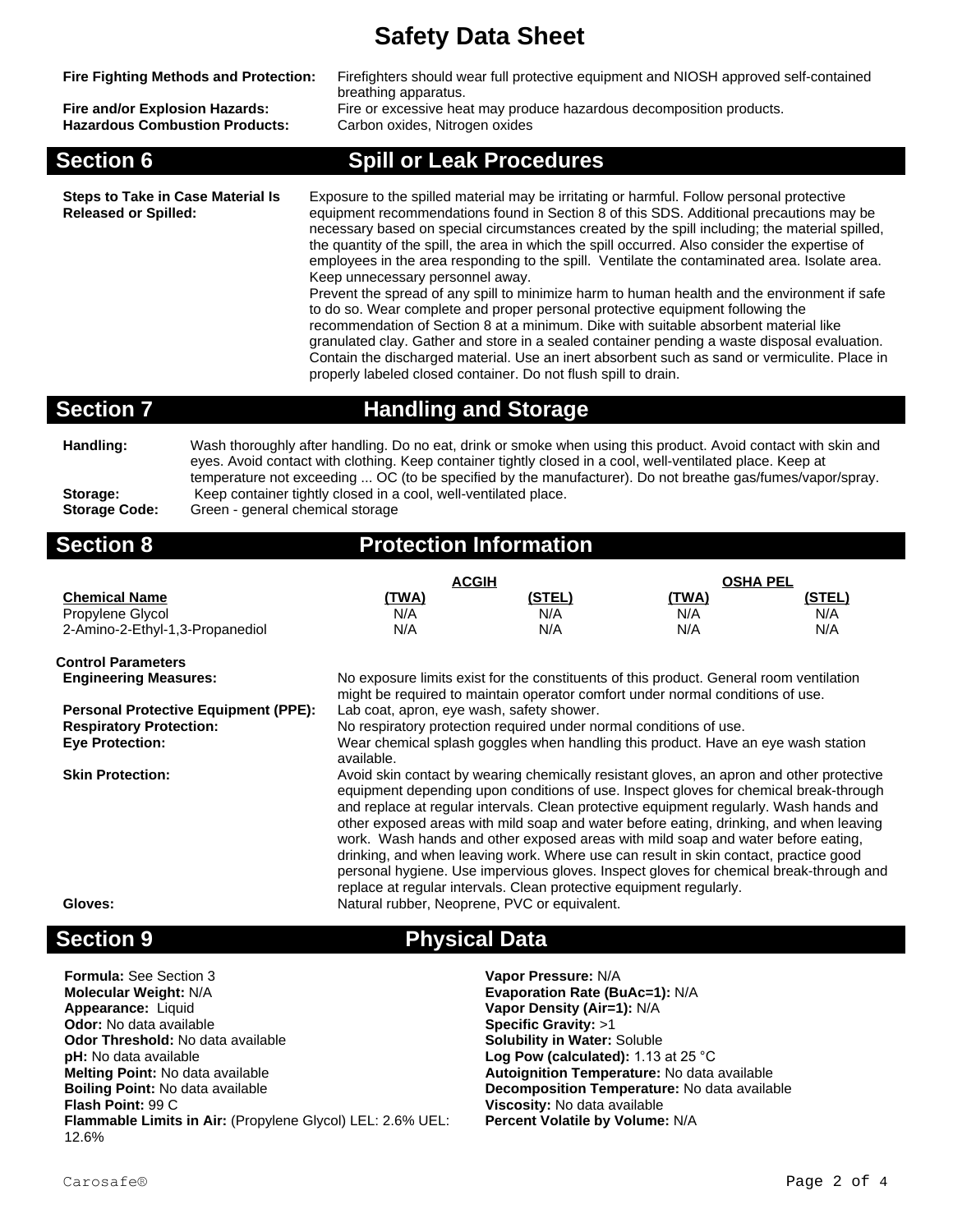# **Section 10 <b>Reactivity Data**

| <b>Reactivity:</b>                       | No data available                                                      |
|------------------------------------------|------------------------------------------------------------------------|
| <b>Chemical Stability:</b>               | Stable under normal conditions.                                        |
| <b>Conditions to Avoid:</b>              | Sparks, open flame, other ignition sources, and elevated temperatures. |
| Incompatible Materials:                  | Caustics (bases), Metals, Strong oxidizing agents                      |
| <b>Hazardous Decomposition Products:</b> | Nitrogen oxides, Carbon oxides                                         |
| <b>Hazardous Polymerization:</b>         | Will not occur                                                         |
|                                          |                                                                        |

# **Section 11 Toxicity Data**

| <b>Routes of Entry</b>  | Inhalation, ingestion, eye or skin contact. |
|-------------------------|---------------------------------------------|
|                         | N/A                                         |
| <b>Delaved Effects:</b> | No data available                           |
| Symptoms (Acute):       |                                             |

| <b>Acute Toxicity:</b><br><b>Chemical Name</b><br>Propylene Glycol | <b>CAS Number</b> | Oral LD50<br>Oral LD50 Dog<br>22000 mg/kg | Dermal LD50<br>Dermal LD50<br>Rabbit 20800 | <b>Inhalation LC50</b>    |
|--------------------------------------------------------------------|-------------------|-------------------------------------------|--------------------------------------------|---------------------------|
| Ethylene glycol phenyl ether                                       |                   | Oral LD50 Rat<br>1260 mg/kg               | mg/kg<br>Dermal LD50 Rat<br>14422 mg/kg    |                           |
| 2-Amino-2-Ethyl-1,3-Propanediol                                    |                   |                                           |                                            |                           |
| Carcinogenicity:                                                   |                   |                                           |                                            |                           |
| <b>Chemical Name</b><br>Propylene Glycol                           | <b>CAS Number</b> | <b>IARC</b><br>Not listed                 | <b>NTP</b><br>Not listed                   | <b>OSHA</b><br>Not listed |
|                                                                    |                   |                                           |                                            |                           |
| 2-Amino-2-Ethyl-1,3-Propanediol<br><b>Chronic Effects:</b>         |                   | Not listed                                | Not listed                                 | Not listed                |

| No evidence of a mutagenic effect.                  |
|-----------------------------------------------------|
| No evidence of a teratogenic effect (birth defect). |
| No evidence of a sensitization effect.              |
| No evidence of negative reproductive effects.       |
|                                                     |
| See Section 2                                       |
| Not listed as a carcinogen by IARC, NTP or OSHA.    |
|                                                     |

### **Section 12 Ecological Data**

| Overview:                     | Slight ecological hazard. In high concentrations, this product may be dangerous to plants and/or<br>wildlife. Keep out of waterways. |                                                    |  |  |  |  |
|-------------------------------|--------------------------------------------------------------------------------------------------------------------------------------|----------------------------------------------------|--|--|--|--|
| <b>Mobility:</b>              | No data                                                                                                                              |                                                    |  |  |  |  |
| Persistence:                  | <b>Biodegradation</b>                                                                                                                |                                                    |  |  |  |  |
| <b>Bioaccumulation:</b>       | No data                                                                                                                              |                                                    |  |  |  |  |
| Degradability:                | Biodegrades quickly.                                                                                                                 |                                                    |  |  |  |  |
| <b>Other Adverse Effects:</b> | No data                                                                                                                              |                                                    |  |  |  |  |
| <b>Chemical Name</b>          | <b>CAS Number</b>                                                                                                                    | <b>Eco Toxicity</b>                                |  |  |  |  |
| Propylene Glycol              |                                                                                                                                      | 96 HR LC50 PIMEPHALES PROMELAS 710 MG/L            |  |  |  |  |
|                               |                                                                                                                                      | 96 HR LC50 PIMEPHALES PROMELAS 51400 MG/L [STATIC] |  |  |  |  |
|                               |                                                                                                                                      | 96 HR LC50 ONCORHYNCHUS MYKISS 51600 MG/L [STATIC] |  |  |  |  |
|                               |                                                                                                                                      | 48 HR EC50 DAPHNIA MAGNA > 1000 MG/L [STATIC]      |  |  |  |  |
|                               |                                                                                                                                      | 24 HR EC50 DAPHNIA MAGNA > 10000 MG/L              |  |  |  |  |
|                               |                                                                                                                                      | 96 HR EC50 PSEUDOKIRCHNERIELLA SUBCAPITATA 19000   |  |  |  |  |
|                               |                                                                                                                                      | MG/L                                               |  |  |  |  |
| Ethylene glycol phenyl ether  |                                                                                                                                      | 96 HR LC50 PIMEPHALES PROMELAS 366 MG/L [STATIC]   |  |  |  |  |
|                               |                                                                                                                                      | 48 HR EC50 DAPHNIA MAGNA > 500 MG/L                |  |  |  |  |
|                               |                                                                                                                                      | 72 HR EC50 DESMODESMUS SUBSPICATUS > 500 MG/L      |  |  |  |  |